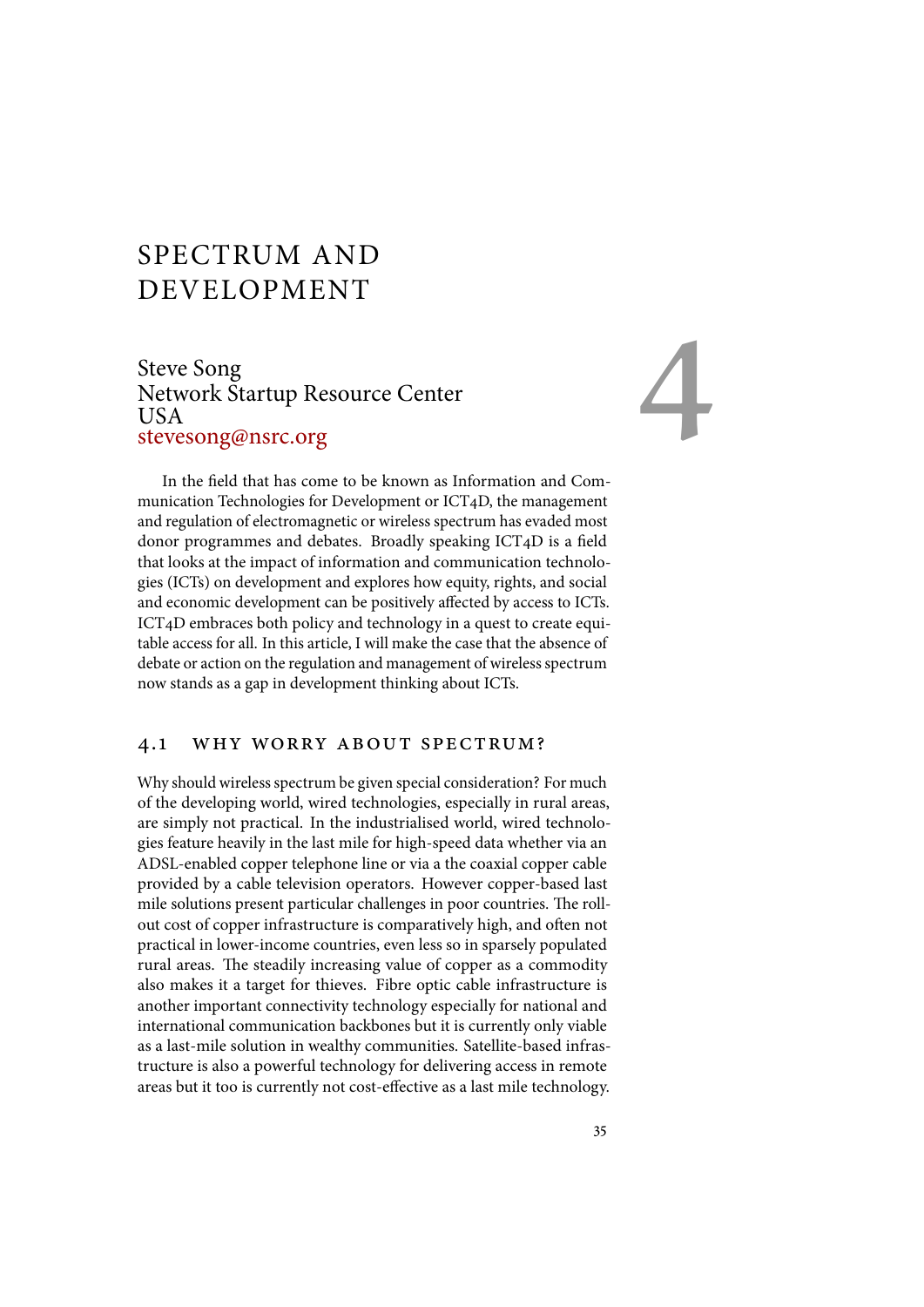This means that when talking about affordable, ubiquitous access to communication in developing countries, wireless technologies offer the most hope for effectively bridging the digital divide. And indeed, the mobile phone has become more or less synonymous with access in the South. Much has changed since mobile networks first began rolling out in the early-to-mid nineties in the South. When the first mobile operators were granted licenses to use wireless spectrum to build their networks, they were simply given the spectrum at no charge. There was plenty of available spectrum to go around. Today popular spectrum bands are auctioned for large amounts of money, often running into the billions of dollars. Because so much money is now at stake concerning spectrum, the process of making new spectrum available has become complex. It is increasingly hard to ensure that spectrum is made available in a timely manner and to the entities that are most likely to serve a country's strategic interest. As ICTs become increasingly valuable to government, industries, and citizens alike, demand for spectrum has steadily increased. Yet the process of making spectrum available and managing it as a resource still fails to feature in ICT4D initiatives and strategies.

# 4.2 so why don't we talk about spectrum?

One possible answer to why spectrum doesn't feature significantly in ICT4D lies in its multi-dimensional complexity. It is a daunting issue to address, requiring technical, economic, and legal expertise. Here are just a few of the dimensions in which spectrum is a challenge to understand and manage.

**Technical complexity.** What we understand about wireless spectrum is in flux. Eighty years ago the only way to manage spectrum was to give exclusive rights to a spectrum holder and ensure that significant "guard bands" or gaps between spectrum holders existed in order to prevent interference. Transmitters were obliged to operate at comparatively high power outputs in order to reach the comparatively "deaf " receiver devices. Today wireless communication technology continues to increase in efficiency and in its ability to mitigate interference. There are limits to this, however, and understanding how to maximise the efficient use of spectrum is an ongoing technical challenge which attracts a lot of R&D investment. Understanding the trends and changes in spectrum technology is essential to understanding how to regulate it.

**Money and Corruption.** As the business of telecommunications has become more lucrative, an increasing premium has been put on access to spectrum. As a result, regulators find themselves managing a resource worth millions of dollars to interested parties. Where that much money is on the table, ensuring fair play in the national strategic interest can be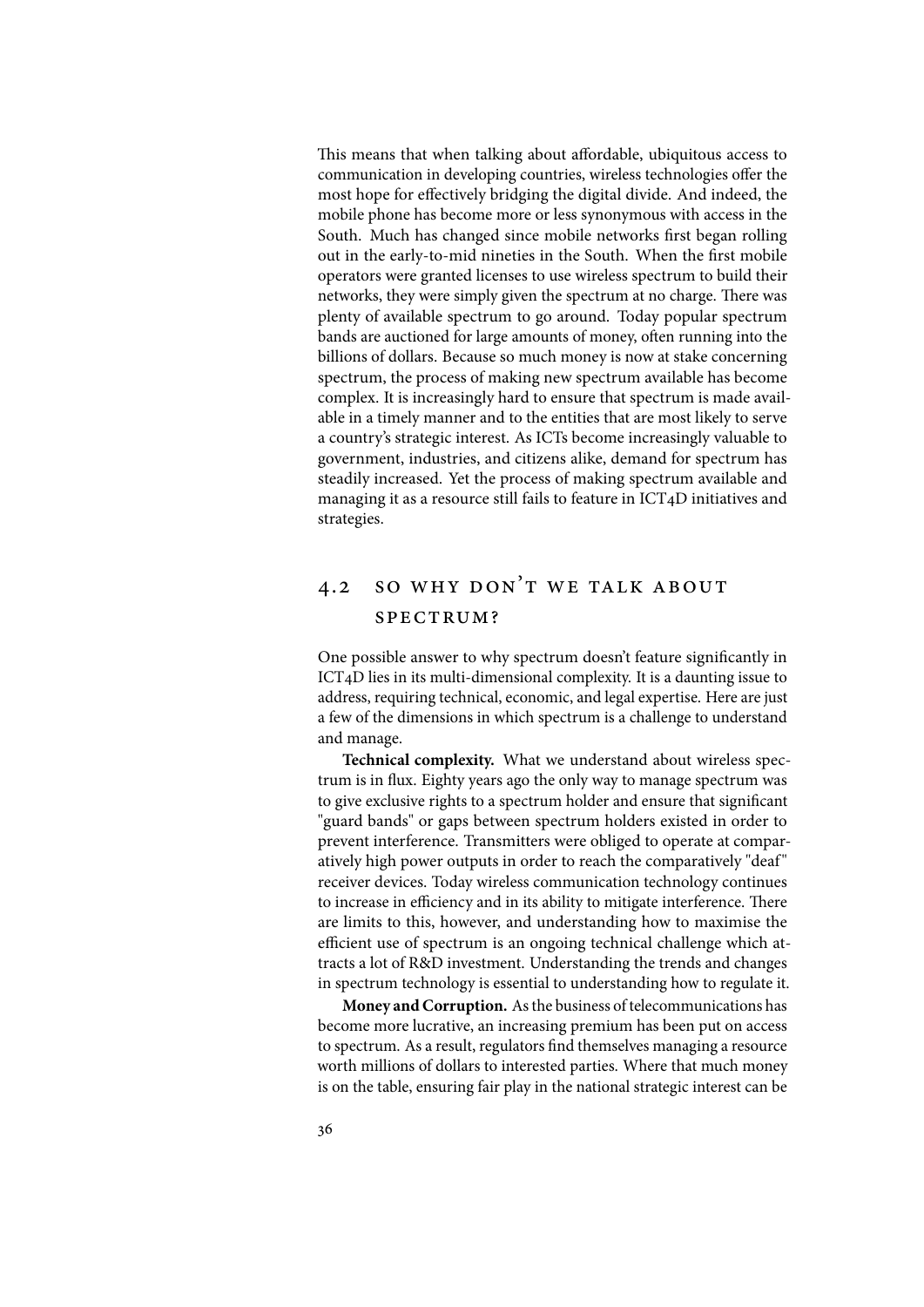a challenge. Spectrum auctions have emerged as the de facto mechanism for dealing with licensed spectrum yet effective auction design and execution is a challenge even in well-resourced regulatory environments. Success in this area doesn't just involve designing an optimal auction but also creating a sufficiently well-organised and disciplined process that doesn't attract legal challenges from disgruntled parties.

**Market and Manufacturing Complexity.** Spectrum usage is dependent on having technology capable of using a given set of frequencies and this, in turn is entirely dependent on manufacturers producing transmitters and receivers for those frequencies. Many technologies only become practical when manufactured at scale so there is a kind of catch-22 with new technologies that requires commitment from manufacturers to support specific standards and frequencies. In the past, the trend in spectrum allocation has been to tie a particular spectrum band to a particular technology. This has led to chunks of spectrum lying fallow because the markets and manufacturers did not follow the path that regulators expected. Today, there is an increasing emphasis on technological neutrality in spectrum allocation but this can be challenging because some technologies, for example those that require paired spectrum, are dependent on spectrum allocations being organised in a particular manner.

**!e Challenge of Coordination.** Prior to the advent of mobile telephony and wireless broadband technologies, the availability of spectrum exceeded demand and incentives to coordinate spectrum allocation existed but were often trumped by local or regional priorities. So while there is broad coordination in general areas of spectrum use, there are critical variances in the details. This has led to the need for mobile phones that operate in three, four, or more spectrum bands in order provide a working service internationally. Regulators today find themselves in a catch-22 situation where they recognise the need to harmonise spectrum but are tempted to act individually because the pace of international coordination is so slow.

**Institutional Capacity.** When it comes to effective regulation of spectrum, there is a clear need for the technical, economic, legal, and administrative capacity within every country to address the above issues effectively. For developing countries, this is often the most significant challenge as communication regulators are typically under-resourced and sometimes insufficiently independent of state and industry alike. Because so much money is on the table, regulators are often outmatched by their wealthy industry counterparts.

### 4.3 where do things stand?

In poor countries, regulators and governments are caught between the growing market demand for more spectrum and the need for more human and financial resources to manage the increasingly complex web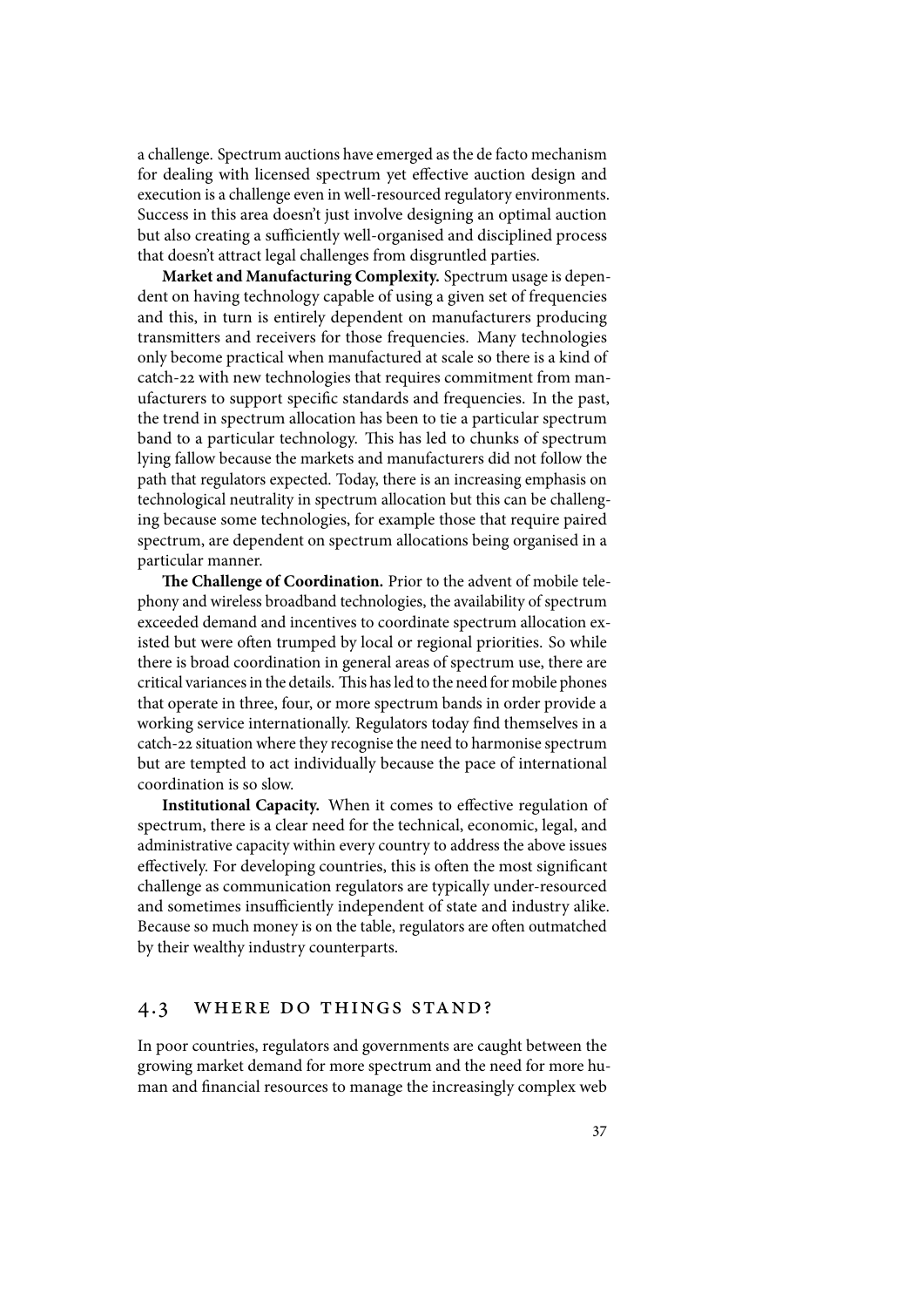1. Icasa's broadband spectrum auction: all the details - 28 May 2010 http://www.techcentral.co.za/ icasa-spectrum-auction-all-thedetails/14669/<br>2. Vodacom may walk away from

spectrum auction - 17 June 2010 http://www.techcentral.co. za/vodacom-may-walk-awayfrom-spectrum-auction/14998/

3. Small Cells with WiFi Set to Reshape Wireless Communications Market - May 15, 2013 http://ihs. newshq.businesswire.com/pressrelease/design-supply-chain/ small-cells-wi-fi-set-reshapewireless-communications-market

of issues including spectrum auctions, technological advances, regional harmonisation, not to mention vested interests. This is compounded by the fact that decisions about spectrum can have consequences that can last a generation or more. The interplay of investment, evolving technical standards, and administrative complexity tends to make this a very slow moving decision-making environment. This means that not only does it take a long time to introduce new spectrum regulation but also that strategic errors in regulation can take many years to undo. South Africa is a good example of how challenging it can be to carry out a spectrum regulation change. In May of 2010, the South African communication regulator, ICASA, announced an auction of spectrum in the 2.6 GHz and 3.5 GHz bands<sup>1</sup>. The auction was plagued with problems. Insufficient attention was given prior to the auction to the need to migrate incumbents within the 2.6 GHz band in order preserve technological neutrality. Build-out requirements for the spectrum licenses were claimed to be 2. Vodacom may walk away from unrealistic by some major players<sup>2</sup> and other factors were criticized as well. For nearly two years the regulator went through an on-again, offagain process with the auction. Ultimately the auction was withdrawn and three years later the spectrum remains unavailable. Worse, trust in the regulator's capacity to successfully carry out a spectrum auction has been undermined.

### 4.4 unlicensed versus licensed **SPECTRUM**

Standing in stark contrast to the traditional method of assigning spectrum through exclusive-use licenses is the world of unlicensed spectrum. Unlicensed spectrum is regulated but instead of being managed through a licensing process, it is regulated through the technical specifications imposed on devices operating in spectrum designated as unlicensed. Typically this means that the power output of these devices is required to be much lower than is found in licensed environments. The lower power output limits the ability of any device to interfere with another and any device operating in these bands must be tolerant of interference. Originally conceived for non-communication-related use of radio spectrum, the Industrial, Scientific, and Medical (ISM) bands have come to be dominated by popular communication technologies such as WiFi, Bluetooth, and Near Field Communication. The success of these technologies, WiFi in particular, is something to consider in the context of spectrum management strategies. The ultimate use of the ISM bands was not predetermined. WiFi emerged as a success story more through a process of natural selection than by design. Its success has eclipsed all expectations. According to market research firm IHS<sup>3</sup>, in excess of 2.14 billion WiFi chipsets will ship in 2013 - 20% more than in 2012. WiFi technology is emerging as a critical part of mobile broadband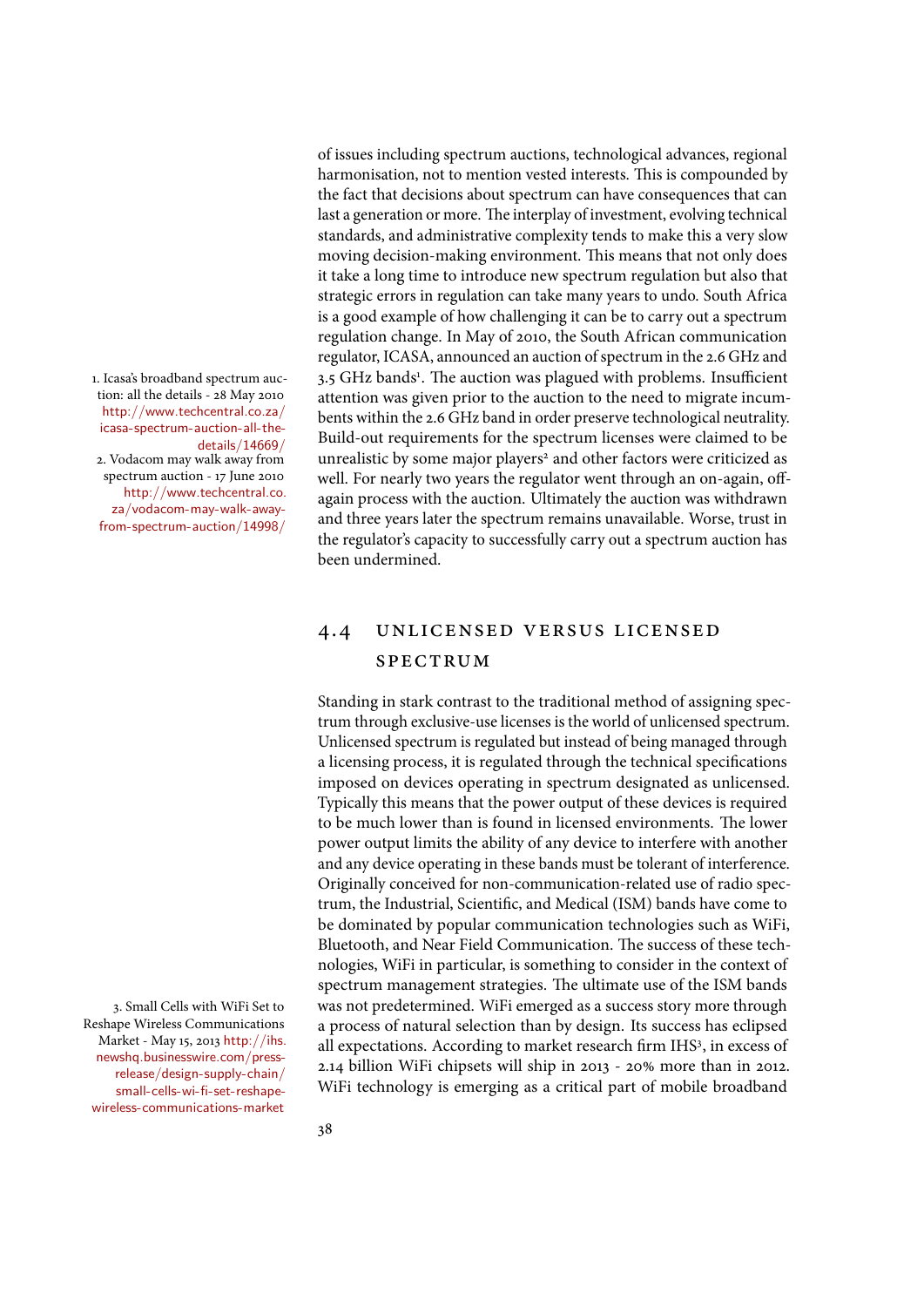

Source: IHS Inc., April 2013

Figure 4.1: Worldwide WiFi Chipset Shipment Forecast

#### infrastructure.

According to a survey of Android devices by mobile analytics vendor Mobidia<sup>4</sup> , WiFi predominates as the access technology for smartphone and tablet data. This research is corroborated by reports from Nielsen<sup>5</sup> 5. WiFi delivers over three-quarters that WiFi also dominates smartphone data in the UK with only 22% of data traffic travelling via mobile networks. It is interesting to note that this dominance has evolved without the intervention or design of mobile operators.

The success and importance of WiFi to broadband strategies has begun to receive some attention in the industrialised world but receives almost no attention in debates on bridging the "digital divide". A recent ITU / Unesco report entitled The State of Broadband 2012: Achieving Digital Inclusion for All<sup>6</sup> mentioned WiFi only twice. As a broadband and The Unesco - Broadband Comconnectivity success story, unlicensed spectrum is under-represented. We rely on WiFi connectivity everywhere we go yet it is seldom mentioned in a strategic context, perhaps because its growth has occurred so organically.

## 4.5 tv white spaces spectrum - a new frontier

While the existing unlicensed spectrum technologies have gone from strength to strength, a new opportunity for unlicensed spectrum use has emerged in the form of TV White Spaces spectrum. Originally conceived of as a technology that could take advantage of the guard bands or "white spaces" that were left between television channels to prevent interference, TV White Spaces (TVWS) spectrum is a secondary spectrum technology that can take advantage of unused television spectrum in a dynamic manner. In the US and the UK, communication regulators have endorsed

#### 4. http://www.mobidia.com/ products/whitepaper-download/

of all UK smartphone data - 15 Nov 2012 http://www.nielsen.com/uk/ en/insights/press-room/2012/wifi-delivers-over-three-quarters-ofall-uk-smartphone-data.html

mission - September 2012 Broadband 2012: Achieving Digital Inclusion for All http://www. broadbandcommission.org/Documents/ bb-annualreport2012.pdf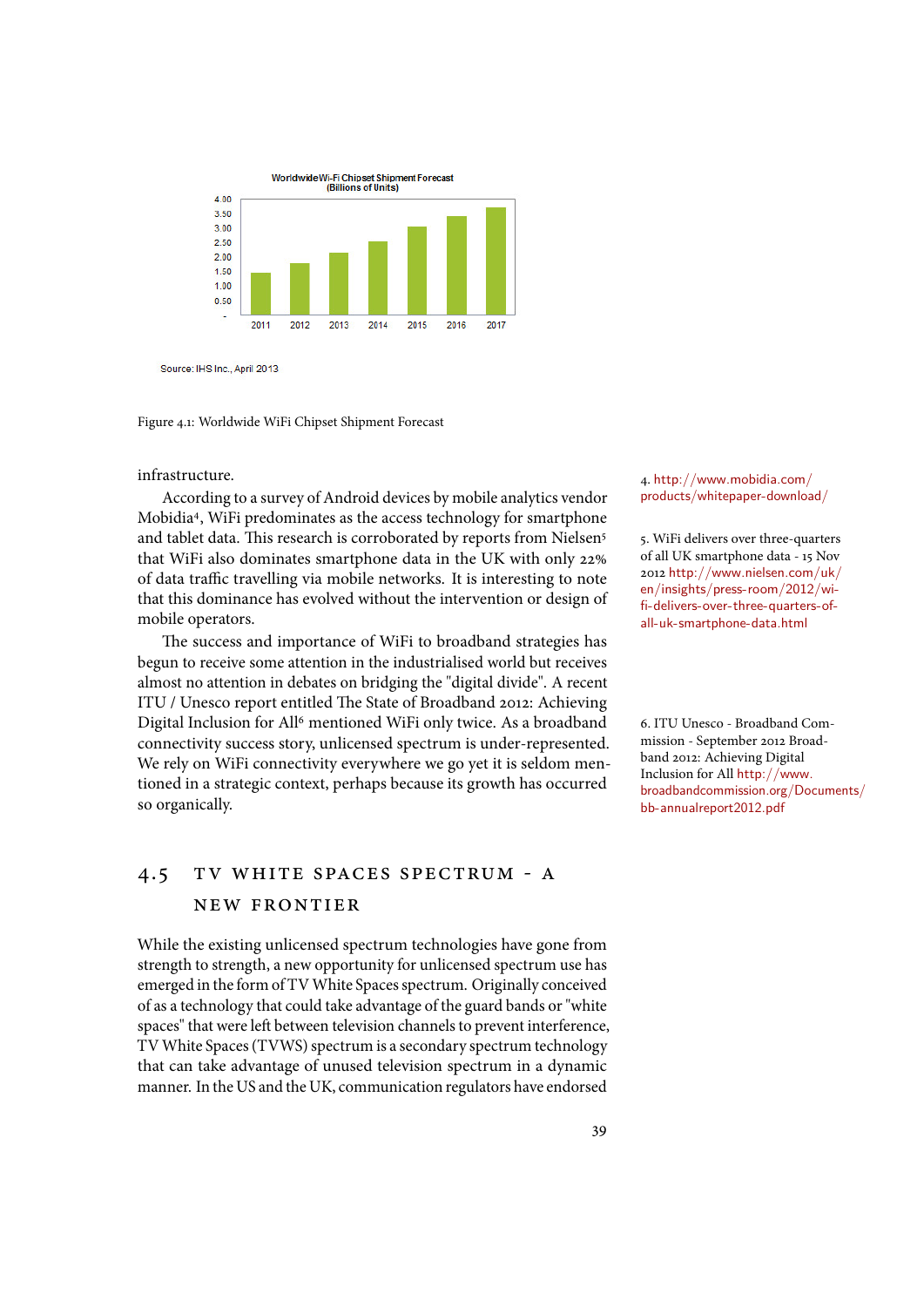

Figure 4.2: Global smartphone originated data traffic distribution (Source: Mobidia)

TVWS regulation and the commercial scale-up of TVWS technology has begun.

# 4.6 what promise does tv white spaces technology hold for the developing world?

There are three key reasons why TVWS technology holds tremendous promise for the developing world:

**Low Risk Regulation.** Because TVWS is a secondary-spectrum-use technology, there is no need to re-allocate spectrum in order to regulate its use. It doesn't commit the regulator to giving away a spectrum band for years to come and doesn't expose the government to the challenges of spectrum auctions which range from stalled processes (as we have seen 7. India's 2G Telecom Scandal Spans in South Africa) to widespread corruption (as we have seen in India<sup>7</sup>). Whether TVWS succeeds in its potential to spur the same innovation and market development that has happened in WiFi is a risk for the market not for the regulator.

> Availability of Television Spectrum. The profusion of terrestrial broadcast channels in use in North America and Europe may limit the impact of TVWS applications in these regions. However, a region like Sub-Saharan Africa (SSA) is very different. Most countries in SSA have few terrestrial broadcast channels in use, leaving large amounts of television spectrum available for use. This is even more true in rural areas where TVWS show their greatest potential. The flexible nature of TVWS technology means that more spectrum can be taken advantage of in the least serviced areas. Of course this doesn't preclude using

the Spectrum of Abuse - 02 Dec 2010 http://knowledge.wharton. upenn.edu/india/article.cfm? articleid=4549